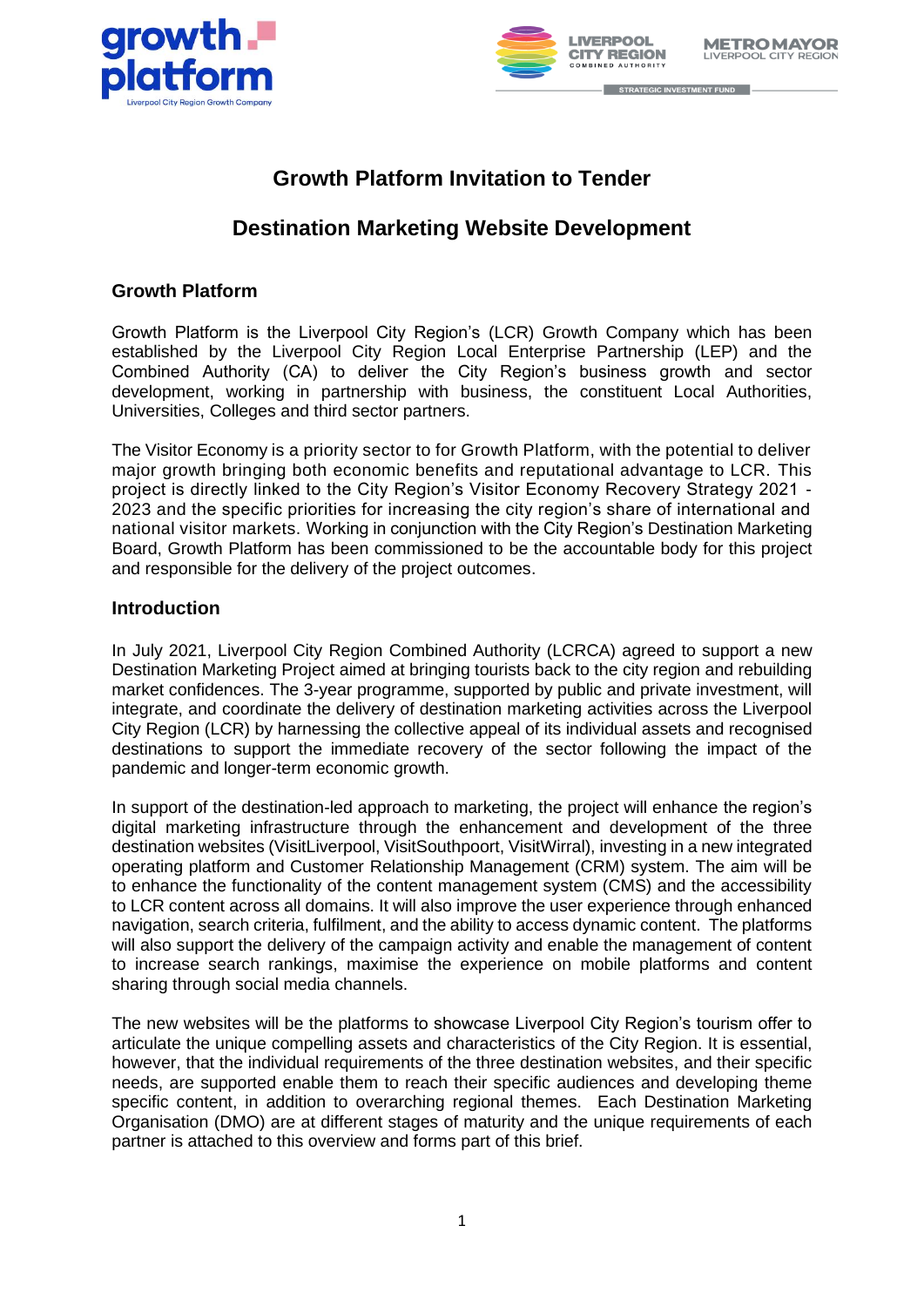



# **Current Position**

Until the pandemic hit, the City Region number of staying and day visitors had grown significantly over the past decade, driven largely by leisure rather than business related trips. The value of the sector in 2019 to the region was c: £4.7 billion providing employment for 57K people. The pandemic had a devastating impact with the value of the visitor economy falling by around 38%. The loss of this contribution brought into focus the need for an effective and targeted marketing response to bring back visitors and develop a resilient and sustainable model.

Prior to the pandemic, marketing activity in LCR had been, at times, subject to unstructured and uncoordinated approach to the promotion of the region, diluting the impact of resources and messaging. The destination websites currently operate through an outdated MERVIN system (Merseyside Information Network) which has been in existence since the 1990s with limited functionality and accessibility across all platforms.

# **Goals & Deliverables**

Liverpool City Region's destination marketing strategy will be taking a digital first approach, ensuring that all digital channels are working in order to achieve the below goals:

- Websites that can be benchmarked positively against competing regions in the UK and Europe
- Websites that reflect the individual Destination Marketing Organisations brand identity
- Content supporting overarching and partner specific themes, brand framework and narrative relevant to audiences
- Create a flexible website that has an easy-to-use CMS for our in-house team to manage
- Best in class user experience, including structure, navigation and functionality
- SEO optimised to increase organic website traffic
- An integrated contact form plugged into the CRM to capture data
- Facilitate any user testing required to gain feedback in the development process
- $\bullet$  Integration of 3<sup>rd</sup> party plug-ins
- Options for hosting of the website and maintenance of the website
- Recommendations for managing and sharing data between partners
- Unforeseen development work that will be required to achieve our goals

## **Requirement**

As outlined above, the appointed agency will develop and build City Region's family of DMO websites. The specific for each website is contained in the attached annex 1.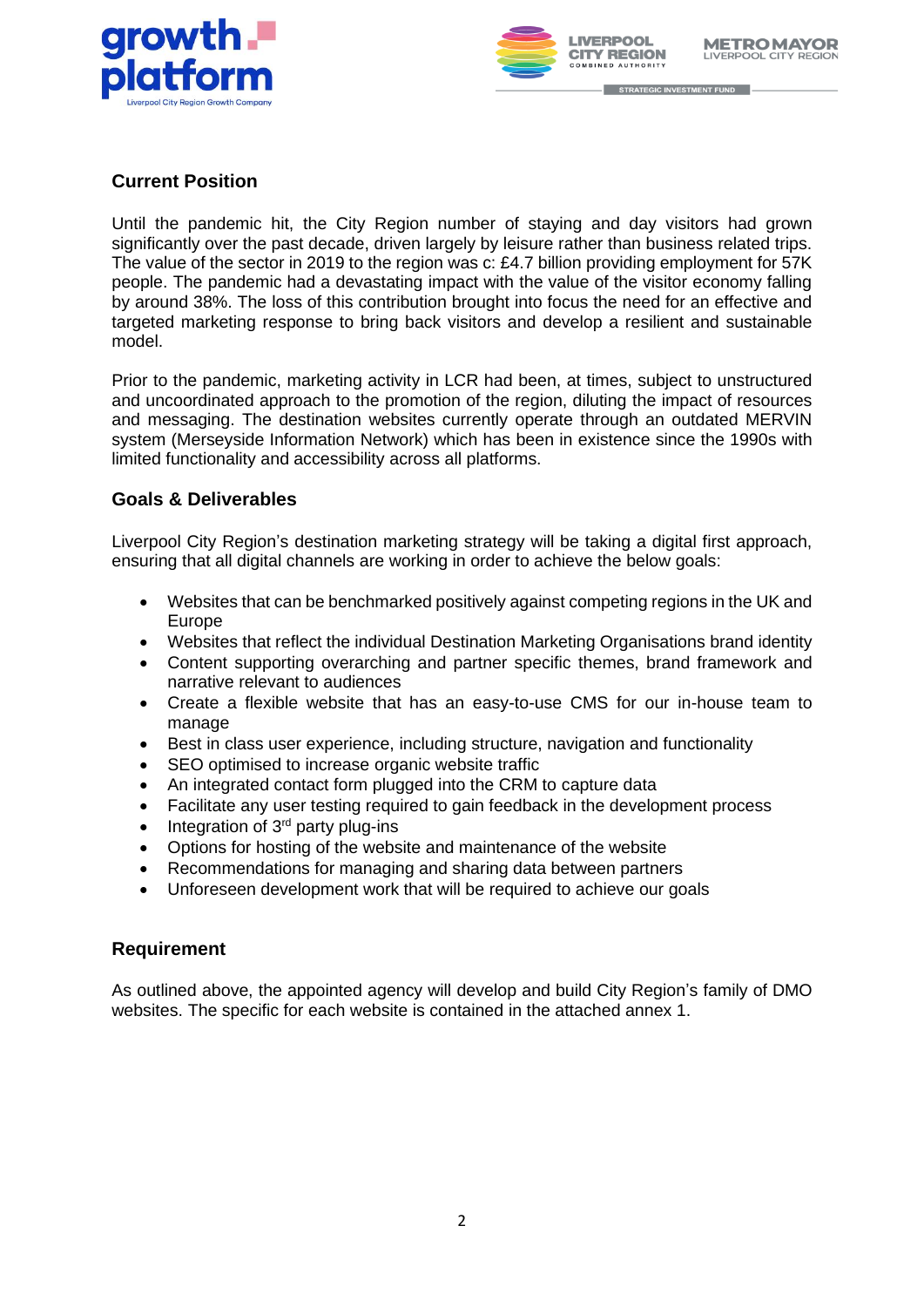



## **Timeline & Milestones**

Project procurement, award and initiation will need to be progressed within an acute timeframe. In order to provide bidders with key milestones, the timeline below indicates the response time and proposed timescales for the award, please note these dates are subject to change.

| Published                                                          | $1st$ June 2022                |
|--------------------------------------------------------------------|--------------------------------|
| Deadline for supplier questions                                    | 13 <sup>th</sup> June 2022     |
| Deadline for Growth Platform response to supplier questions        | 14th June 2022                 |
| Deadline for tenders to lisa.duddridge@growthplatform.org          | 7 <sup>th</sup> July 2022      |
| Interviews/Presentations                                           | 14th July 2022                 |
| Suppliers notified of Award of Contract (10 day standstill begins) | 15 <sup>th</sup> July 2022     |
| <b>Contract Issued</b>                                             | 26th July 2022                 |
| <b>Contract Start Date</b>                                         | 27th July 2022                 |
| CRM & Destination Management Systems Operational and<br>Functional | 28 <sup>th</sup> February 2023 |
| <b>Contract End Date</b>                                           | 31 <sup>st</sup> March 2025    |

## **Budget**

£130,000 (inclusive of VAT)

## **Supplier questions**

Any questions should be directed to [lisa.duddridge@growthplatform.org](mailto:lisa.duddridge@growthplatform.org) on or before the 'Questions Deadline' date stated in the above timeline. Please title the email **'Destination Marketing Question'**

All questions and answers will be made anonymous and disseminated to all potential suppliers on Growth Platforms [tender page.](https://growthplatform.org/tenders/) It will be the responsibility of the potential supplier to monitor the site for latest activity.

## **Proposal Format**

Suppliers must demonstrate the ability and capacity to deliver the brief. Suppliers expressing an interest in this opportunity should provide their submission in MS Word or PDF formats and not exceed 10 sides of A4.

Submissions should provide responses to the following:

- Understanding of the brief context and awareness of strategic and technical requirements
- Methodology scoping, development, integration of partner websites, testing and deployment, including risk mitigation measures
- Cost schedule detailing phases of work and resources required, including any financial contingencies for software, licenses etc.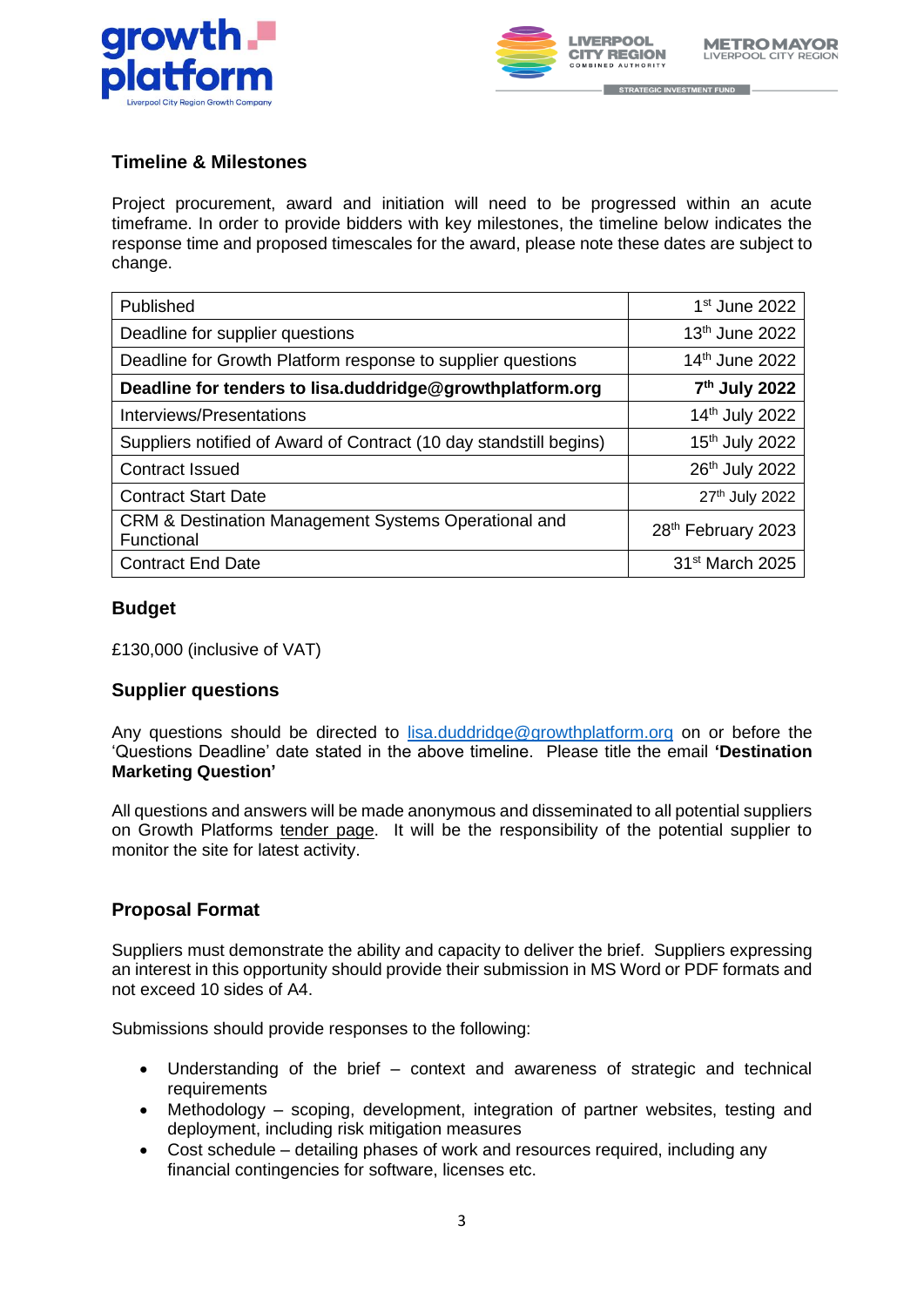



- STRATEGIC INVESTMENT FUND
- Project management arrangements designated resources, systems and key personnel as well as timeline for transition period for website going live, scheduled project meetings and updates should also be factored in
- Project plan and delivery schedule including phased payment milestones
- This is a comprehensive piece of work and we would encourage suppliers to clearly demonstrate their ability to deliver this work in their response.
- We are seeking a consultancy with a strong understanding of the tourism sector, with a particular knowledge of agencies such as ourselves.
- We ask that you provide examples of the types and range of consultancy support you would be able to offer and how you believe this will help achieve our objectives.

# **Evaluation**

When awarding this contract Growth Platform reserves the right not to accept the lowest price tender, but the most economically advantageous tender taking into consideration the award criteria below.

Submissions will need to score at least 65 to be eligible. In the event that all submissions score under 65, Growth Platform reserves the right to re-advertise the opportunities.

# **Evaluation Criteria**

Proposals / Quotations will be assessed and scored on the following criteria:

| Quality<br>65% made up of; |                                                                                                                                                                                                                                                                                                                                                                                                                                                                                                                                                                                                                                 | Weightings |
|----------------------------|---------------------------------------------------------------------------------------------------------------------------------------------------------------------------------------------------------------------------------------------------------------------------------------------------------------------------------------------------------------------------------------------------------------------------------------------------------------------------------------------------------------------------------------------------------------------------------------------------------------------------------|------------|
| 1.                         | Please include an implementation plan that outlines roles and<br>responsibilities (with associated resource requirements), covering all<br>aspects of the proposed outline of approach in response to this brief -<br>It is expected that submissions will set out how the requirements will be<br>met, in terms of providing the desired outputs on time and on budget<br>and what methodology you will adopt to deliver the brief.                                                                                                                                                                                            | 35%        |
| 2.                         | Provide information on monitoring of the contract and how you will<br>ensure our required outcomes are met. How will you keep the Growth<br>Platform team up to date with progress? How will you address any<br>failure to generate results? How will you deliver final evaluation of the<br>project to provide an overview of outputs achieved?                                                                                                                                                                                                                                                                                | 10%        |
| 3.                         | Detail the resources and your technical ability to carry out the service.<br>Provide information on the workforce to be employed for performance<br>of the service and level of resources to be used. This should include<br>providing any details of ability you will bring to the project in terms of<br>building a new website that is searchable, engaging and has the best-<br>in-class user experience? This should include how you would approach<br>the delivery of this projects, the integration of partner requirements and<br>how you would work with partners to support their own requirements and<br>identities. | 20%        |
| 4.                         | Price<br>(Lowest bid price /your bid price) x 35%                                                                                                                                                                                                                                                                                                                                                                                                                                                                                                                                                                               | 35%        |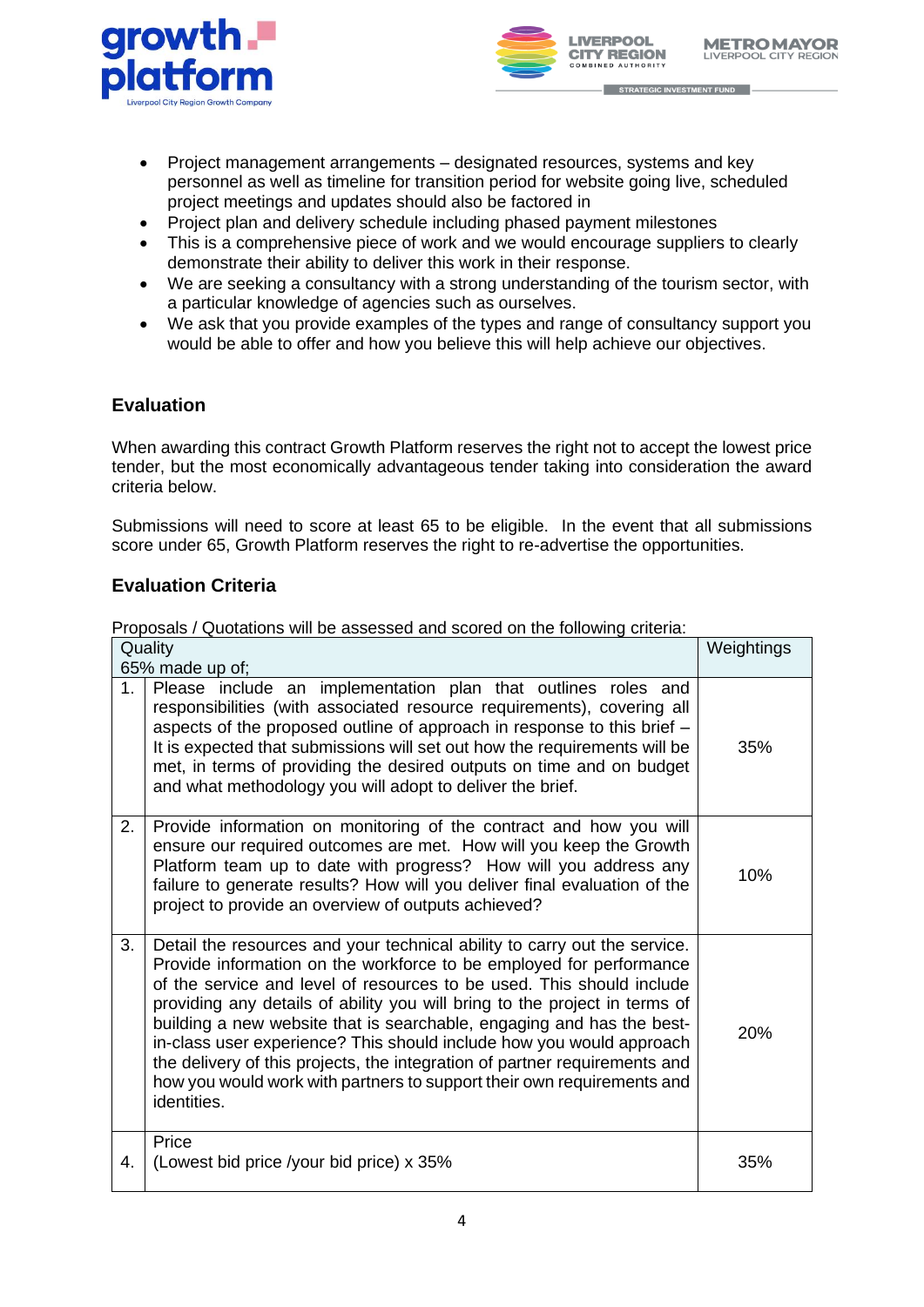



The scoring mechanism for scored questions will be detailed as follows unless stated otherwise.

| Score          | Meaning                                                                                                                                                                                                                                     |
|----------------|---------------------------------------------------------------------------------------------------------------------------------------------------------------------------------------------------------------------------------------------|
| 0              | Unacceptable response. Requirement level is not met. Many important issues<br>are completely un-addressed or response wholly inadequate or inappropriate.<br>Concerns are serious and risk levels unacceptable for many areas.              |
| $\overline{2}$ | Poor response. Requirement levels are adequate for only some important<br>issues. Some important issues are largely incomplete. Concerns are serious<br>and risk levels unacceptable for some areas.                                        |
| 4              | Adequate response. Requirement level is partially met. Overall, the proposals<br>are satisfactory, but some issues are weak. Risk levels apply but Bidder has<br>demonstrated understanding of how they will meet all minimum requirements. |
| 6              | Good response. Requirement level is partially met, competence is<br>demonstrated in all areas but there is scope for more detail and more depth in<br>some areas.                                                                           |
| 8              | Very good response. Requirement level is met with only a few minor<br>weaknesses or queries. Competent bid demonstrating overall understanding of<br>requirements and experience in all areas.                                              |
| 10             | Excellent response. Requirement level fully met. All key issues addressed.<br>Range of examples of good practice and understanding of requirements.                                                                                         |

## **Interviews and Presentations**

Once all submissions have been scored Growth Platform will invite the suppliers with the 3 top scores over 65 to present their product to a panel made up of representatives from Growth Platform, Sefton BC, Wirral BC and Marketing Liverpool.

The presentations will take place at Growth Platform offices and are intended to help the project team gain greater insight about your outline proposal. A maximum of one hour will be allowed for the presentation and it should be focussed on the following areas of your initial submission –

- The methodology and implementation plan. (50%)
- The approach for delivering outputs and managing the project within the fixed delivery timescales. (25%)
- The approach for building a new website that is searchable, engaging and has the best-in-class user experience (25%).

The supplier representatives who attend the interviews should be the people who will be working on this contract. Suppliers will be sent an invitation with an allocated slot before the interview date in the timetable above.

## **Deadline and Submission**

Proposals are required by 7<sup>th</sup> July 2022 electronically to **lisa.duddridge@growthplatform.org** Please title your email **'Destination Marketing Submission'**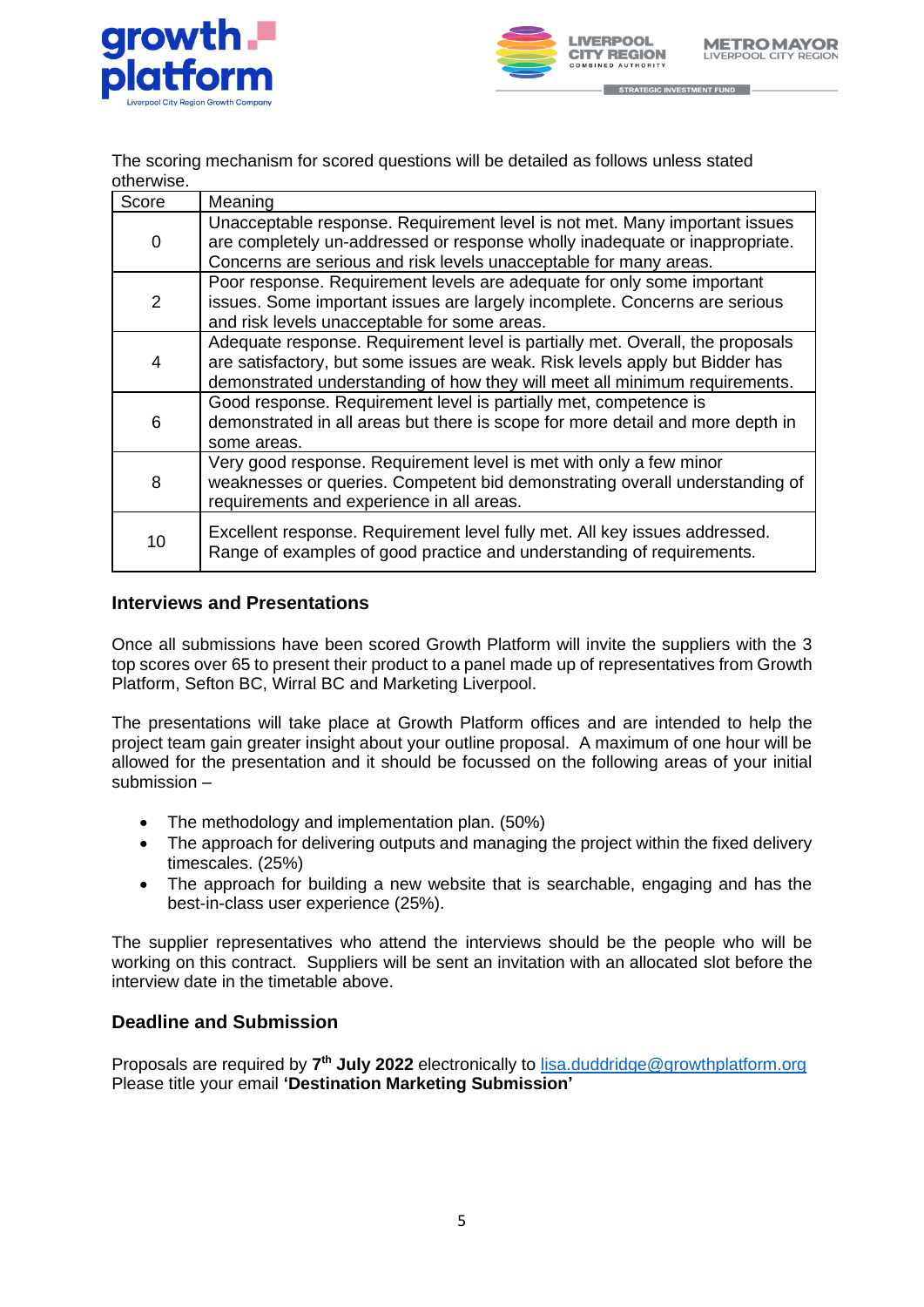



# **Date Published**

Wednesday 1<sup>st</sup> June 2022

## **Conditions of Tender**

- Please be aware that due to the relatively low indicative budget for this work (i.e. Less than the current OJEU limits) there is no regulatory obligation for us to provide feedback if you are unsuccessful.
- We reserve the right to discontinue this tender process at any time and not award a contract.
- You will not be entitled to claim from us any costs or expenses which you may incur in preparing and/or submitting your Tender at any stage of this exercises. This applies whether or not your organisation is successful.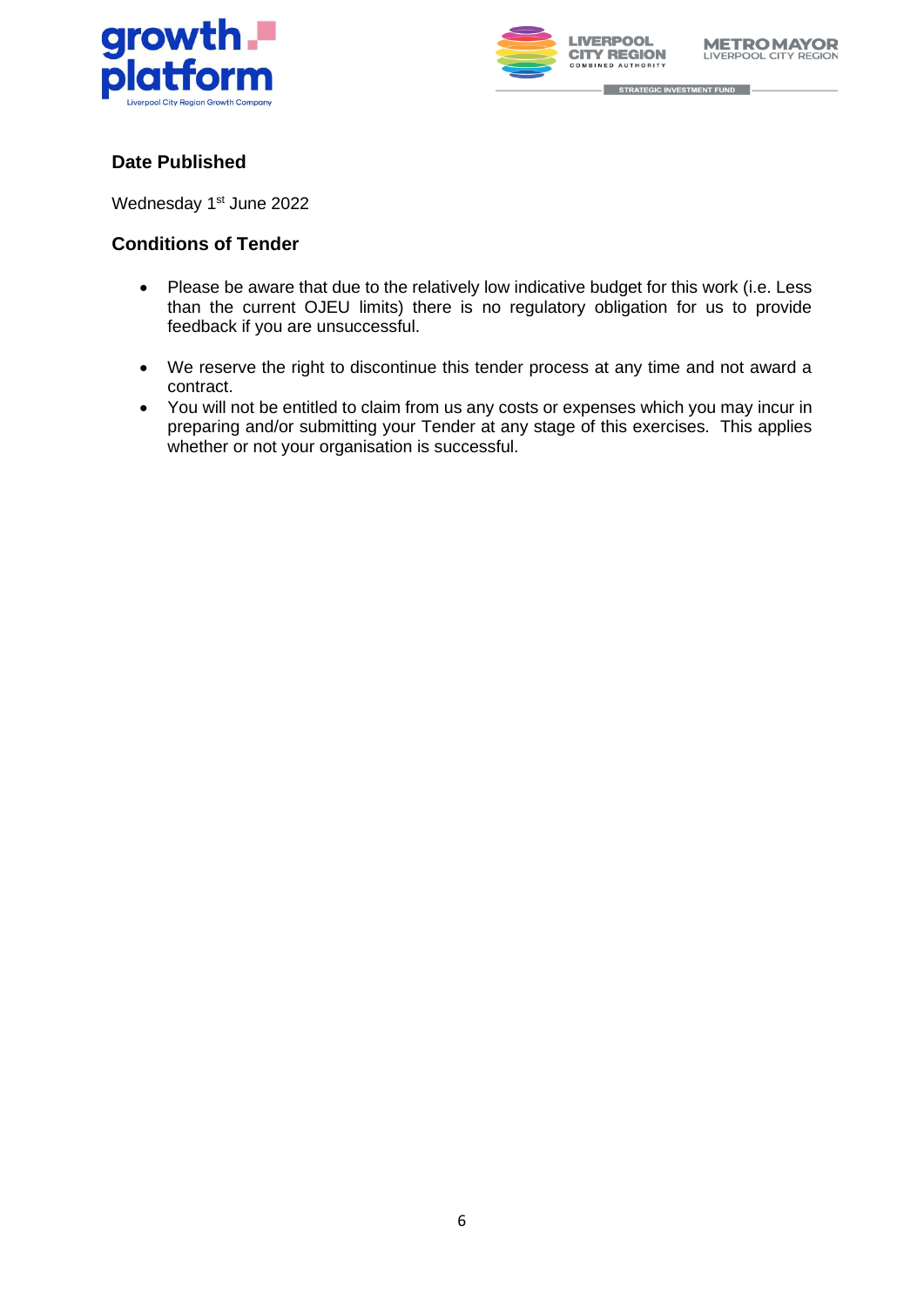



# **Annex 1**

# **Destination Marketing Website Development overarching brief**

## **1. Introduction**

## **Where we are now**

VisitLiverpool.com, VisitSouthport.com and VisitWirral.com are the official tourism website for Liverpool City Region. They attract millions of users each year and have high levels of engagement. Growth Platform, working in partnership with Liverpool City Council, Sefton Council and Wirral Council are seeking to work with a digital agency to transform the website to meet the increasingly sophisticated needs and expectations of modern travellers. The Liverpool City Region comprises neighbouring local authorities of Halton, Knowsley, Sefton, Southport and Wirral.

## **Where we want to be**

The three websites are the primary platform of our national and international marketing campaigns. Their success is essential to achieving economic targets to attract more visitors and make Liverpool City Region a recognised year-round destination. The websites must complement our other digital channels and increase our ability to generate enquiries, convert users and provide a world-class user experience.

Our ambition is to create a website that inspires visitors to Liverpool City Region by communicating the region's world-class attractions, culture, sport, shopping and visitor experiences.

In achieving this, the scope of this brief includes providing a common & scalable solution for each of the Visit sites. The CMS should be considered as a common platform that is accessed and managed on a similar in-house basis by each area, and although working to a common CMS architecture, be able to allow each area to incorporate its own place brand and content to showcase the distinctiveness, character and proposition of each.

A new, common platform will provide greater consistency, continuity and knowledge sharing in digital estate management across the LCR, and provide a common base for analytics, data gathering, potential and marketing integration, asset transfer and rich media integration. This platform will also need to be accessible to the stakeholders of each district, including staff members and other partners. We want to be able to improve our members' experience by offering them a tailored CMS experience, focused on providing key analytics and ability to upload and edit their product pages.

## **Visitor Economy Impact**

In the past decade Liverpool City Region has witnessed a dramatic rise in popularity as a visitor destination for overseas visitors (5th), domestic trips (6th) and business trips (8th). To build resilience in the visitor economy, we are aiming to transform Liverpool City Region's popularity as a 'year-round' visitor destination. The Visit websites are the first touch point for most visitors and the new website will be 'smarter' in understanding the customer journey with an intuitive and conversion driven user experience.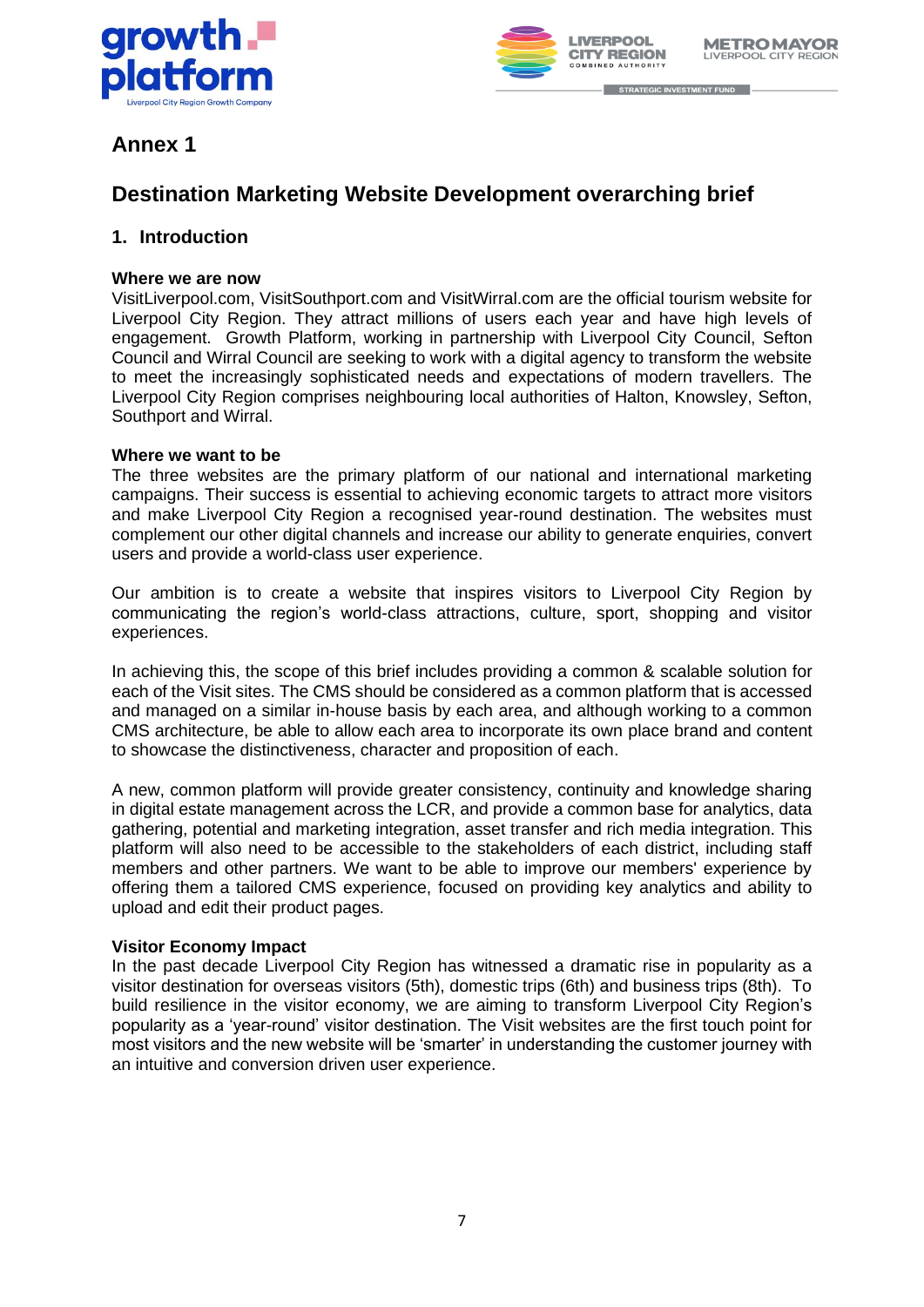



## **2. The Brief**

- To build a user driven, intuitive, optimised website experience built upon a robust, configurable and flexible CMS
- The ability for the CMS to connect to a dynamic database, CRM and 3rd party applications for improving the customer data experience and monetisation of the website
- An end to end, market facing and dynamic site focused on discovery of inspirational experiences and seamless conversions
- To provide a CMS that can create channel sites for a business to customer audience and a business to business audience (Liverpool Convention Bureau and Southport Convention Bureau)

## **3. Objectives**

The objectives of the project are to:

- inspire more visitors to come to the city, and wider City Region
- create a world-class and intuitive user experience, through personalisation, inspiring content and carefully designed interactions
- increase website engagement (comments, shares, page views, downloads, video views)
- create an easy to use and comprehensive database of products that is connected to the CMS - hotels, attractions, restaurants etc.
- Increase the number of product page bookings hotels, attractions, events, restaurants etc.
- create best practice and leading e-commerce functionality to improve conversions
- integrate databases that are capable of talking to third party systems and software to improve our market insights
- create a dynamic database tagging system to support personalisation and content delivery
- develop revenue streams with affiliates, native advertising, sponsored ads
- integrate ticket platforms with easy navigation back to Visit brands and the opportunity to upsell accommodation/ restaurant bookings for example
- increase integration and shareability of content across social media channels
- Tonally reflect the core elements of the associated brands further consolidating the role of the website as a key standard bearer for the city's visitor proposition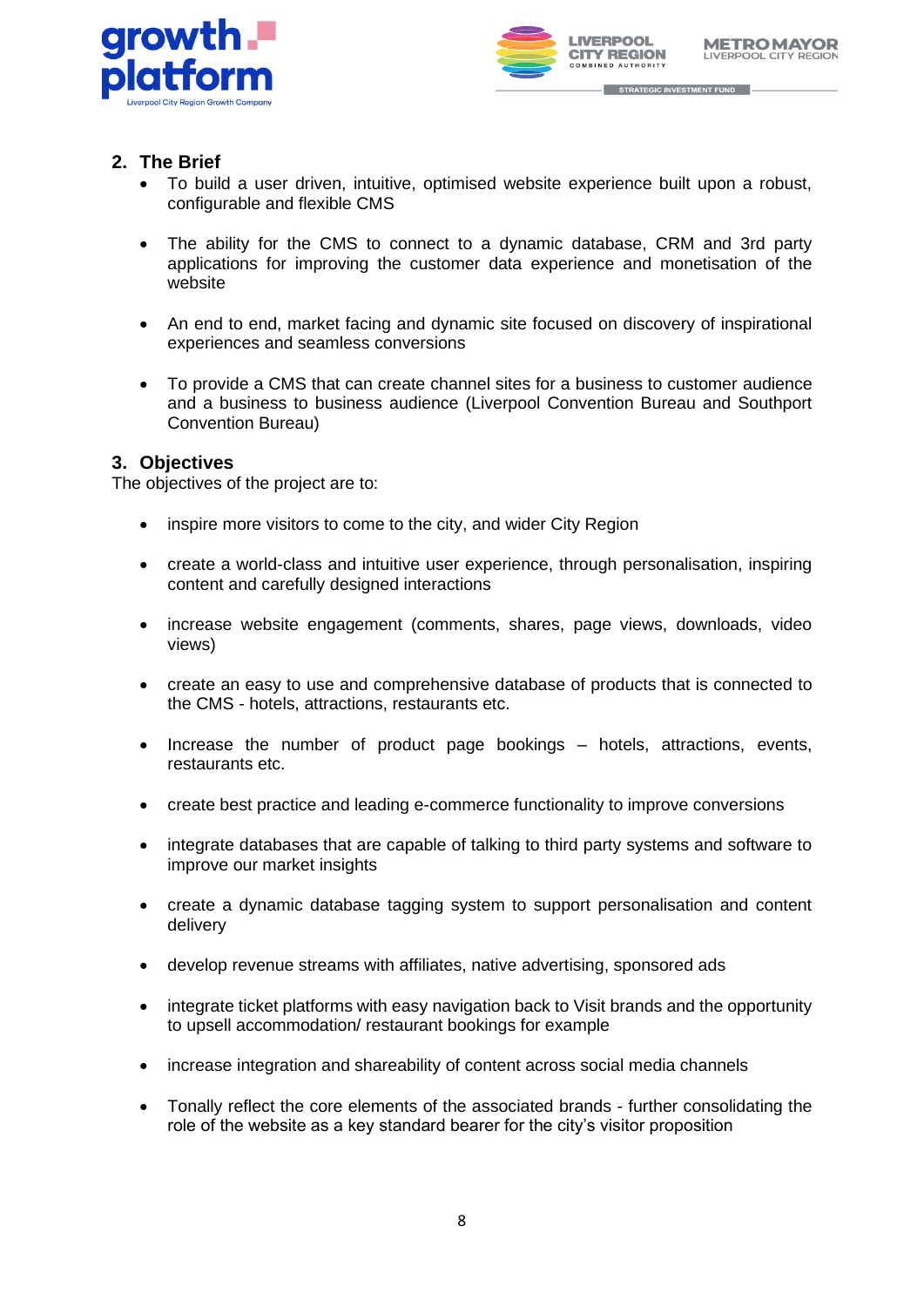



- STRATEGIC INVESTMENT FUND
- Develop an integrated accommodation booking service which offers bespoke availability (the ability to integrate with key events, conferences) and a flexible booking system reflective of the major competitors i.e. Booking.com/ Trip Advisor – offering the same experience whilst also including a commission model
- Allow all brand sites to sit under the respective estates enriching user experience to book/ plan etc without causing SEO problems such as duplicate content
- Flexible templates to create new landing pages for marketing campaigns that pull in a wide range of products and allow greater flexibility in the CMS when designing for rich media content experiences for all brand sites
- Improve partner and member user experience by being able to upload, edit their products and page content while also offering access to their analytics
- Training should be provided for website administrators, particularly where there is new or altered functionality
- Follow legal requirements for the website to include GDPR & DPA implications on capturing and processing data and also be fully compliant with WCAG 2.2 AA Design **Standards**

## **4. Scope of Requirements**

## **CMS Features & Functionality**

The CMS must provide partners, content editors and publishers a permission-based workflow management process in order to ensure that content is consistent, on brand and developed to a consistent and high-quality standard.

It should present users and user groups with a clear and easily navigable toolbar and menu options to have flexibility and greater control in page design and editing, whilst providing a clearly partitioned directory for the storage and publishing of web assets such as images, media and documents across a range of formats (png, gif, mov, mp4, wmv, pdf etc.).

In addition to this, the proposed solution will also provide the ability to test / preview revised content in a sandbox facility, prior to publishing.

A suite of templates with varying flexibility and purposes will be highly useful across all brand websites and we would welcome thoughtful consideration when approaching this aspect. Current templates incur high costs and restrict content creation and promotion which impacts our ability to create the best user experience as possible.

Current CMS ability is currently restrictive in what can be pulled through and in what format. We require the products to be able to be pulled into the front end of the CMS with greater flexibility and optionality, while also improving the dynamism of the templates which currently do not allow for customisable features that are complementary to rich media content formats.

All websites will need to have the same ability and functionality which allows the creation and updating of new product pages, create/upload events as well as storing data (e.g. newsletter sign-ups or competition entrants for marketing purposes). This access should be allowed through a secure login access that is available to each user and allow a variety of master and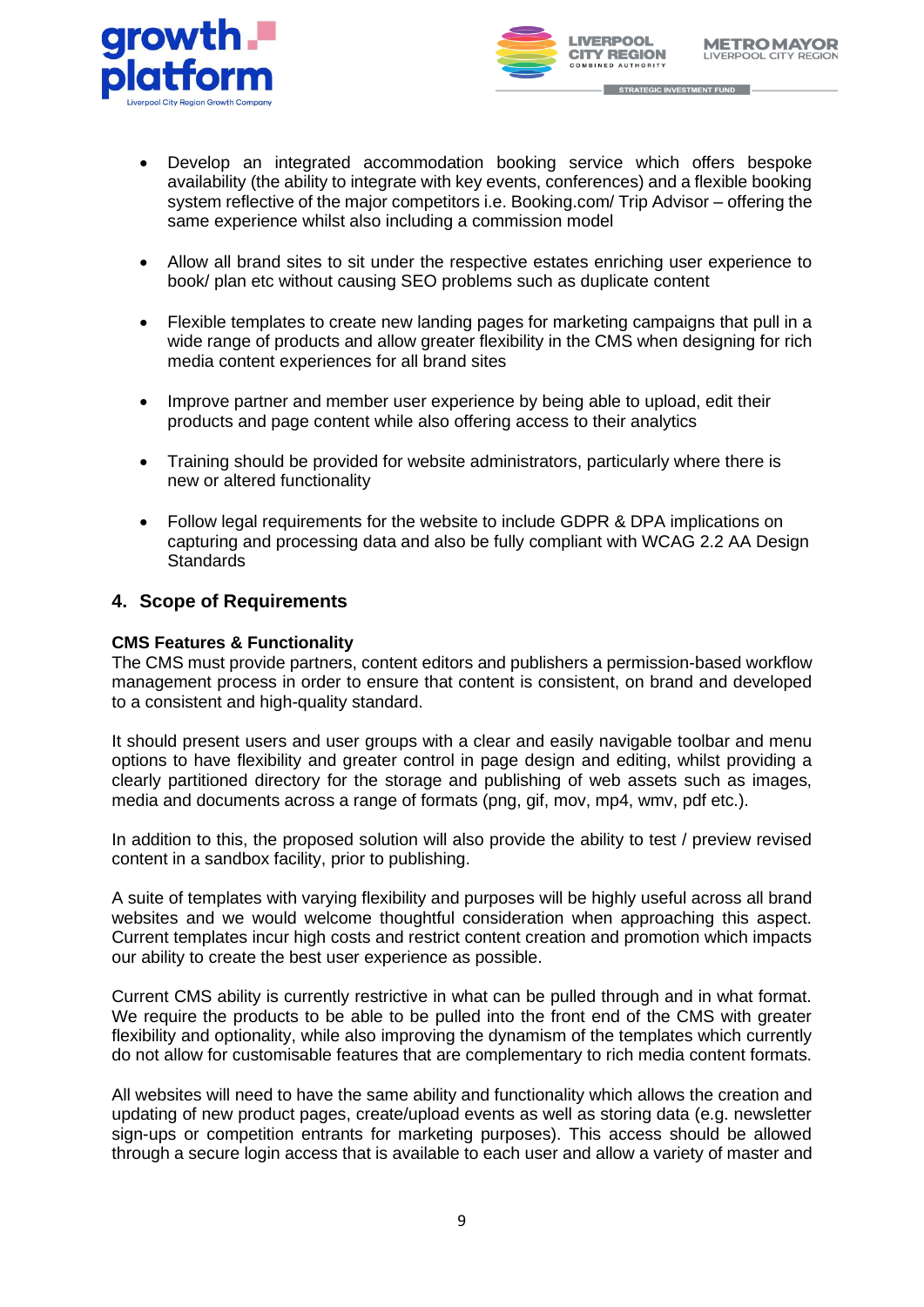



admin functions. It is anticipated that the CMS will offer the capability to be adapted and published (under the separate area "Visit…" domains)

The CMS should allow diverse content to be published or inserted without recourse to significant (and costly) third-party re-coding or development. In summary, the CMS should not be restrictive, all sections must be readily adaptable "in-house" to serve new content across a broad range of formats (to this end, it would be expected that the CMS will offer a range of page styling, layout and configuration options). This is a must going forward as current templates are not adequate or complimentary to the creative marketing campaigns and content that is currently hosted on the websites.

We would also require the CMS to recognise that when a product from the database of the CMS is created to feature on all channel sites that a canonical form is placed in order to avoid being penalised for duplicate content by the search engines. A useful feature would also be for the CMS to have in-built tools to resize and optimise images, currently this is quite a manual process and those who are less comfortable with operating a non-intuitive CMS struggle and therefore create inefficiencies.

Given an objective is to capture market insight and data (via sign ups, campaign tracking/ ROI and conversion measurement through booking and sales information) proposals should consider, as a minimum:

- Ability for CMS API to connect to 3rd Party API connectors i.e. Zapier
- Solutions offering integration with well-established platforms with minimal development time needed
- Specific examples of compatible systems should be provided alongside recommendations

## **Website Features to Improve Customer Experience**

#### **Blog**

For the blog, the websites should have 'writer profiles' and for each writer to have their own page which will pull through their blogs using a tag management system. This is to feed into the larger tag management system and to be used as a recommended blog feature on other blogs. This grouped content feature will be designed to increase time spent on the website based on user behavior.

#### **Web Stories**

We welcome proposals on how we can integrate Web Stories into the website that will be complementary to our marketing campaigns and creative content. With the increase of stories on social media channels, we want to replicate this functionality on the websites. Ideally this would be a template that would be created that we could use over and over again for specific campaigns.

#### **Templates**

We would like to have templates that are able to be flexible with what products are allowed to be pulled in from the back end of the CMS, while also being able to showcase content in engaging ways. We would also like templates to have an FAQ feature as currently we do not have this and we see this as something that would be helpful for our users.

#### **Personalisation**

Using a dynamic tagging database system, the new website should be able to have recommendations pulled through on blogs and product pages that relate to the current page users are viewing. For example, if users are on a blog about 'Top places to eat in Ropewalks',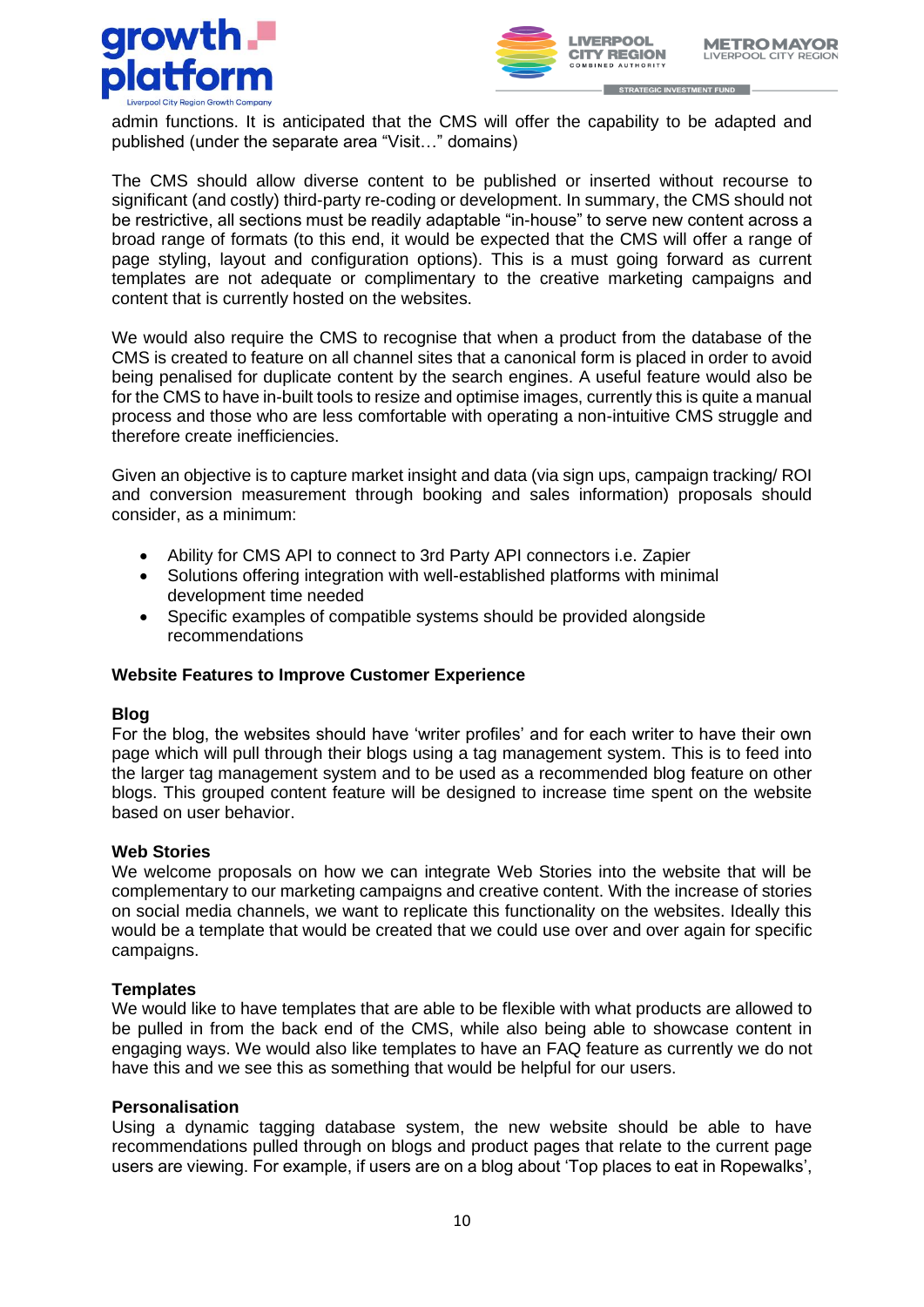



we would also like to pull through hotels/events/things to do in Ropewalks, alongside recommendations of food related blogs.

We would also like the ability to upsell and add on products based on user actions, for example, if a user is buying an event ticket, to suggest accommodation available on the dates of the event.

This is a consideration for the backend database and frontend of the CMS to be able to talk to each other better, as currently it's restrictive. We want to be able to connect the products with content in a seamless and intuitive way so that users spend more time on the website, download more relevant content and have a better experience.

This feature is also quite essential for improving the internal links throughout the website and play an important role in maximising page value in terms of SEO, therefore, we would like proposals to address this consideration thoroughly.

## **Example of features linked to the dynamic tagging system in database:**

- search features by keywords/unique queries
- calendar that links to product pages
- geolocate recommendations based from purchase behavior
- geolocate recommendations based from user engagement and behaviors
- Ability to link and pull through data from an external database
- •

#### **Itinerary Builder**

The proposal should include an itinerary builder that works closely with an interactive map to recommend neighbourhoods to stay and visit based on previous user actions on the websites. This will require a tagging system that pulls through the correct pages from the database. We will also want to recommend pre-built itineraries which can be sent to their email or shared to user connections via social media.

To increase the website engagement on certain features such as the itinerary builder, we want to be able to have social proof widgets that act as call to actions and encourage people to download/provide email addresses for us to automatically email users the itinerary they prefer. This example automation is another reason why we require a solution that allows the CMS API to connect with external and third-party software.

For us to improve on this itinerary builder feature we would like to measure it and therefore require specific event tracking so that we can analyse user segments by itineraries downloaded.

#### **Price Indicators**

On product pages (Events/Things to Do/Accommodation), we will require a price indicator feature to show users an estimated cost. This feature can also be used across the website as a filter for when choosing pre-built itineraries. This is another type of call to action widget we would like to use and would like to see solutions available to achieve the goal of increasing user engagement.

#### **Interactive Map**

We would like the new websites to include an interactive map to show users how to get to Liverpool, Southport and Wirral by plane, rail, car, bus and ferry. The map should be multipurpose, from being a helpful guide to knowing how to get here and also used for showcasing the neighbourhoods. We do not want this map to pull through from Google Maps, as their recent changes in pricing have restricted our ability to display. We will require the map to pull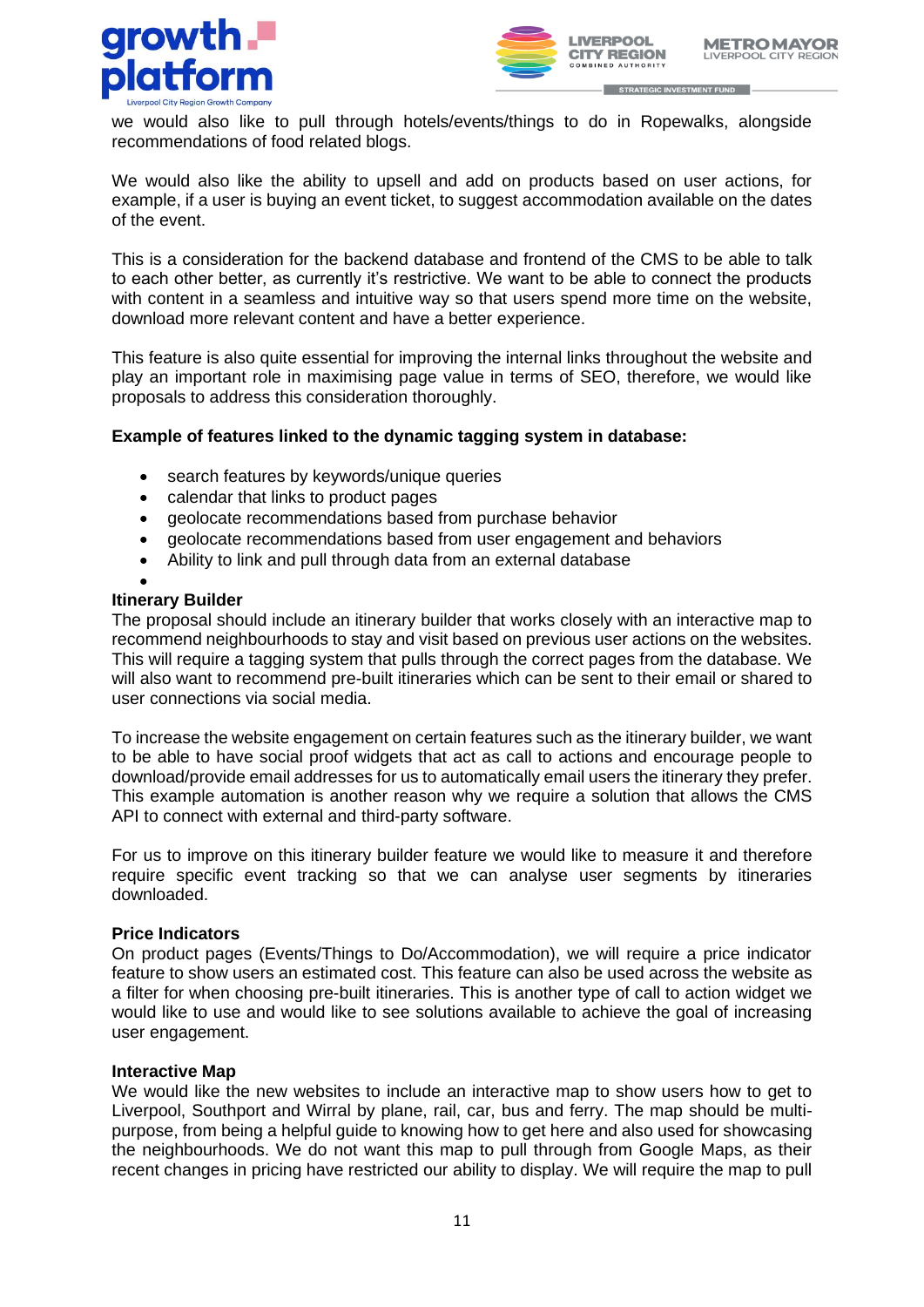



through the information from the database. There is an option to consider exploring codevelopment of this tool with other key partners in Liverpool, such as the key transport operators (Merseytravel, Merseyrail, Arriva etc.) who currently provide multi-layered mapping as part of their current online travel planning solutions – and thereby reducing the development time needed for a bespoke mapping solution.

## **Display & Optimisation**

The CMS (separate for each partner) should offer a solution that is fully optimised for display on a variety of desktop, tablet and mobile devices. Although certain systems offer automatic re-configuration options, we anticipate that site design and architecture will be deployed to optimal effect across all display formats without loss of layout, design or navigational integrity. A shared database, connected to the CMS also required to cross promote products for the wider region.

We want the site to be compatible with a number for different browsers, devices and even older browser versions as our demographics and users come from a variety of backgrounds. This consideration is important for making our websites accessible.

We would also like to know how the website will be optimised for featured snippets and People Also Ask in Google. Recommendations on how this schema optimisation can be implemented from the CMS will be crucial in our ability to retain our high Google rankings against the likes of Tripadvisor.

In relation to SEO we would also like suggestion on the following:

- How redirects can be minimised
- How canonical tags can be assigned to pages when different channel websites end up competing with one another
- How alt tags can be automatically populated to images if possible
- How images can be automatically optimised
- How certain low traffic pages can be de-indexed
- How can we choose to not index certain pages

## **API Connectors**

Our ambition is to include third party integration with software's such as Crowdriff/Stackla for marketing, Data Thistle for aggregating events and Campaign Monitor for automating email campaigns. This will allow the creation of interactive questionnaires and visual content that inspires and gathers information based on responses to allow recommendations and increase personalisation.

The third-party software will have to be connected to our CRM and use a connector API service such as Zapier if no direct integration is available, thus, avoiding creating bespoke API connections for a multiple of third parties, saving us time and money.

We will require a feed pulling through from Instagram which will show images of the product pages based on the 'location' feature. This will require an API connection to Instagram to be used on product and blog pages, however, we understand that the API integration for Instagram can be restrictive, so we are open to alternatives on this.

## **E-commerce Functionality**

For e-commerce-based pages, the website will require an 'add to basket' feature that will allow users to pick and choose products (events/things to do etc.) and create a basket of items and pay for them once complete.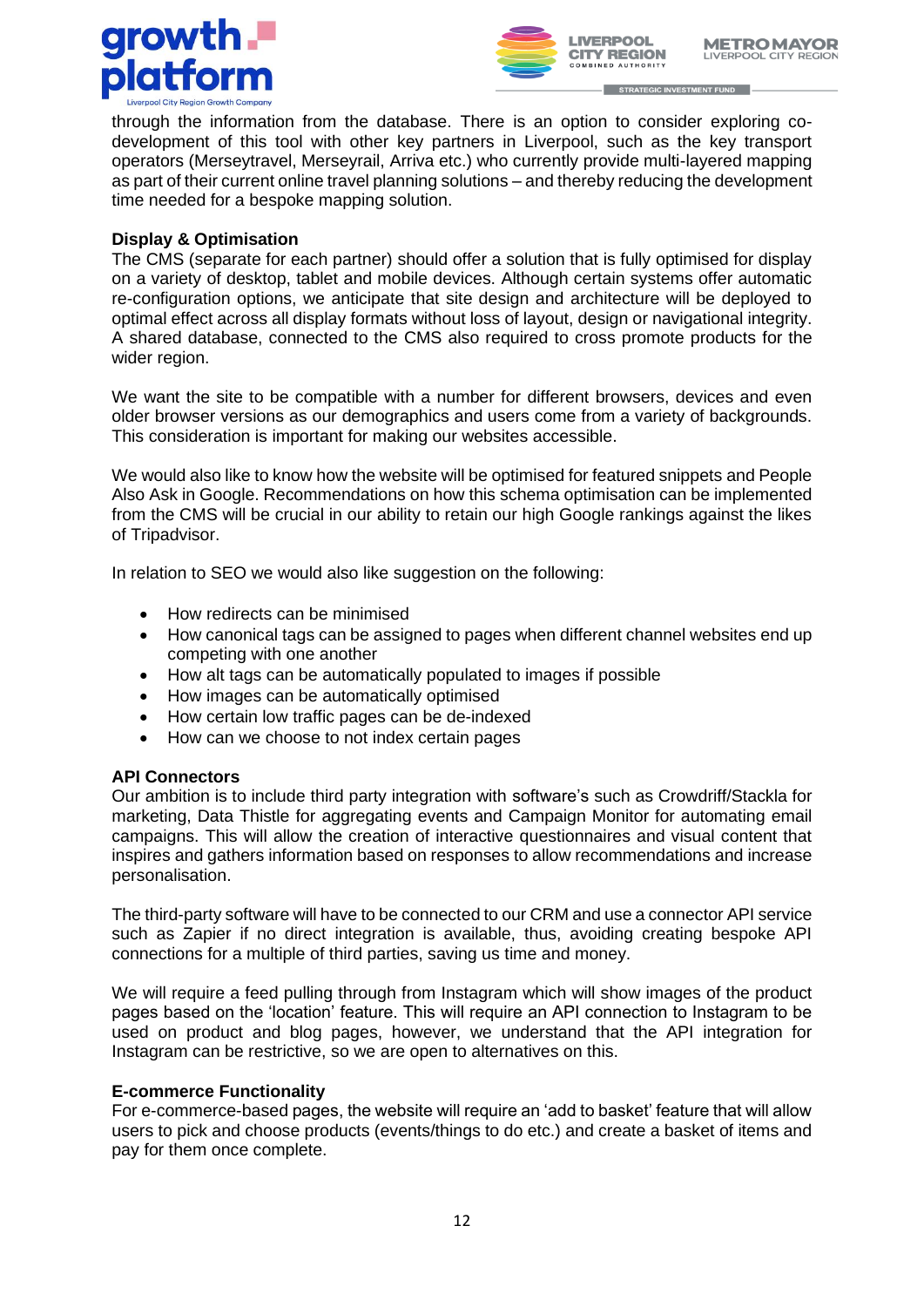



We will also require a feature that allows the basket to be shared via email and social channels as PDF. If a user chooses not to share this feature, then they can choose to save it for later and send it to themselves via email.

Also, an option is to create a profile, however, we are open to a discussion as to whether a profile feature is necessary or not.

## **E-commerce metrics we will be looking to track:**

- Average Order Value
- Cost per Conversion
- Value per Visit
- Returner Visitor Conversion
- **New Visitor Conversion**
- Traffic Source Conversion
- Shopping Cart Abandonment Rate (Add to Basket)

A nice to have feature in the CMS would be the ability to A/B test variations of content and pages. This feature would ideally be best suited for the e-commerce side of the website but also equally helpful for testing marketing copy/titles and any content that requires a download as a call to action. We would like to hear about A/B testing functionality in the CMS and suggestions on how this can be implemented and achieved.

A final consideration to improve user experience for the ecommerce-based pages would be to have faceted navigation to be implemented and complement this with a best practice breadcrumb structure. If this can be included in the template suite that would be ideal.

#### **Conversions**

As we look to monetise the website and understand our user behaviour, we would like to know how the websites would be best served for tracking the following:

- **Content Conversions**
- Ecommerce Conversions
- Affiliate Conversions

#### **5. Technical Considerations**

We welcome technical insight into how the following would be optimised and open to discussion about how best to optimise the website.

We want to be able to achieve the highest possible score according to Google Core Web Vitals. Consideration should be given to:

#### • **Connection**

After experiencing a period of downtime in 2019 for over 24 hours, and a period of downtime in May 2022, we want the hosting solution to be cloud based but potentially with a physical back-up to minimise the risk of future downtime and avoid any national/global problems. We also want hosting to deliver content as fast as possible to improve page speed.

A consideration here is that currently all Visit websites have different hosting providers, we welcome a proposal to offer a combined hosting solution that will increase efficiency and security in line with GDPR for all 3 websites.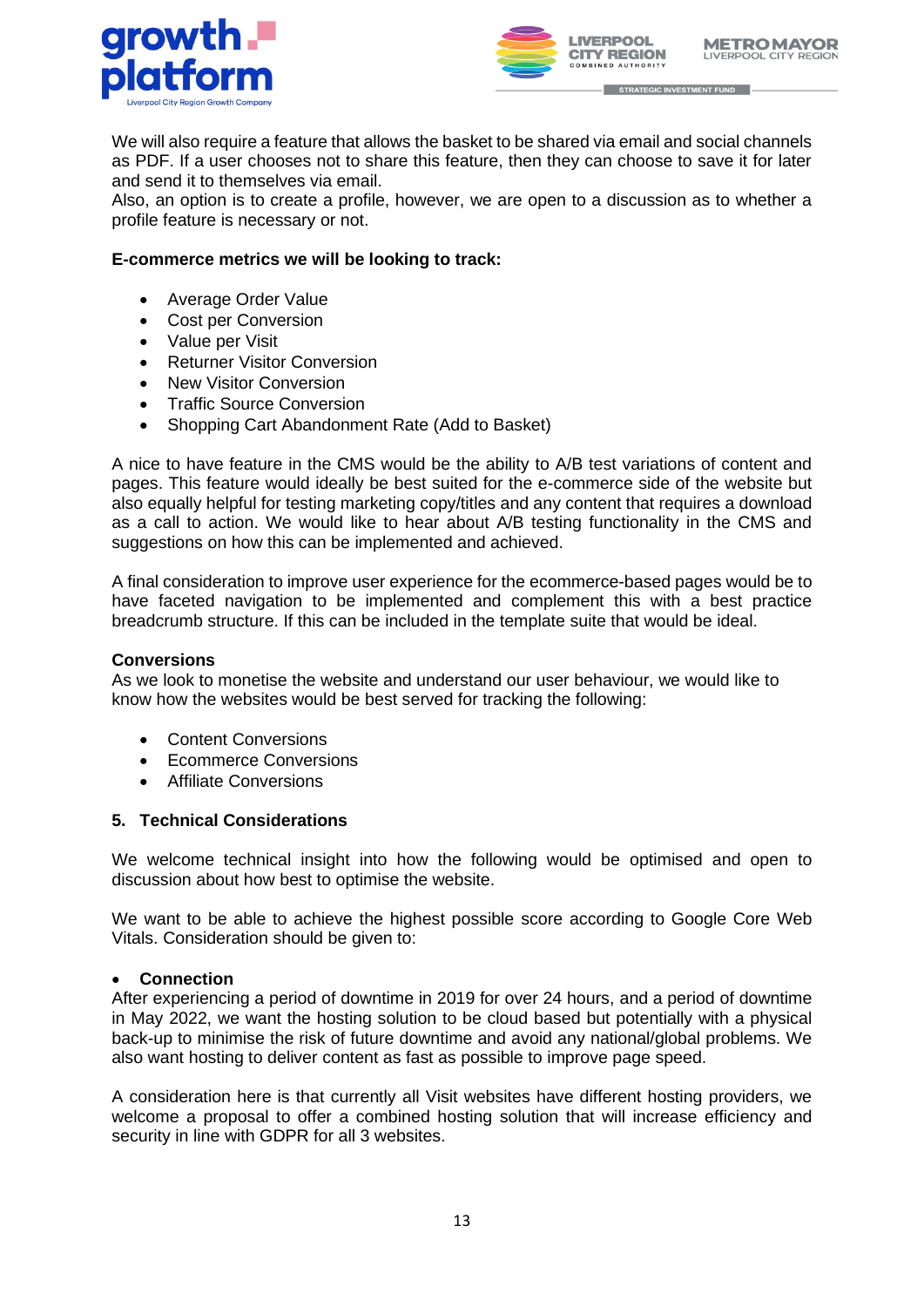



We also intend to have big campaigns throughout the year that will spike traffic so please consider this in your proposals.

#### • **Images**

The website will have many large images and high-quality images. We want to know the best way to automatically optimise for this and make the sizes as small as possible without compromising quality. We would like to know if there is an automated option available here or whether it has to be manual. We would also welcome an option that removes older, unused images from the server automatically after a period of time.

## • **Site Architecture**

The current site architecture for visitliverpool.com works very well and we will want to keep this very similar as it has many deep linked pages and internal links that work well for the search engine performance. However, please note any individual considerations for Visitwirral and Visitsouthport towards the end of this brief. Benchmarking of the other partners site architecture will be required to identify best practice. Please make this a priority when creating a sitemap and analysing the structure.

## **6. Partner Access**

Currently VisitWirral.com and VisitSouthport.com use the CMS of VisitLiverpool.com to populate their website. They will have to keep this access with the new website and have access to the CMS and core backend database functions in order to enable them to access what they can now. Currently we have a CMS database they use to access a library of product pages and a front-end system that is unique to each website. We require the partners to have access to a backend system through the VisitLiverpool.com CMS that updates their unique front-end website.

The Liverpool Convention Bureau will function slightly differently in the way that the product categories are displayed and pulled through into the frontend of the CMS due to the nature of the business. Distinct differences will have to be customised in order for the CMS to be able to be functionable for all channel sites.

The Liverpool Convention Bureau site will talk to a different audience, we want to be able to store data in the same database, possibly via the same 'product.' There's likely to be a duplication of products displayed on the VisitLiverpool website and the Liverpool Convention Bureau. Instead of duplicating 'products' or data with minor amendments we'd want each site to pull through different data fields relevant to their respective audiences.

Suggestions for how this partitioning is possible will be required, recognising the need to ensure the distinctiveness of each area's brands (area specific CSS and designs are likely requirements), whilst providing a common management and architectural framework.

## **7. System Requirements**

We expect proposals and recommendations to explicitly identify native system requirements, in order to ensure that the current IT infrastructures are suitably geared and resourced to accommodate proposed solutions. (For example, this may include consideration of local install or cloud-based licensed solutions).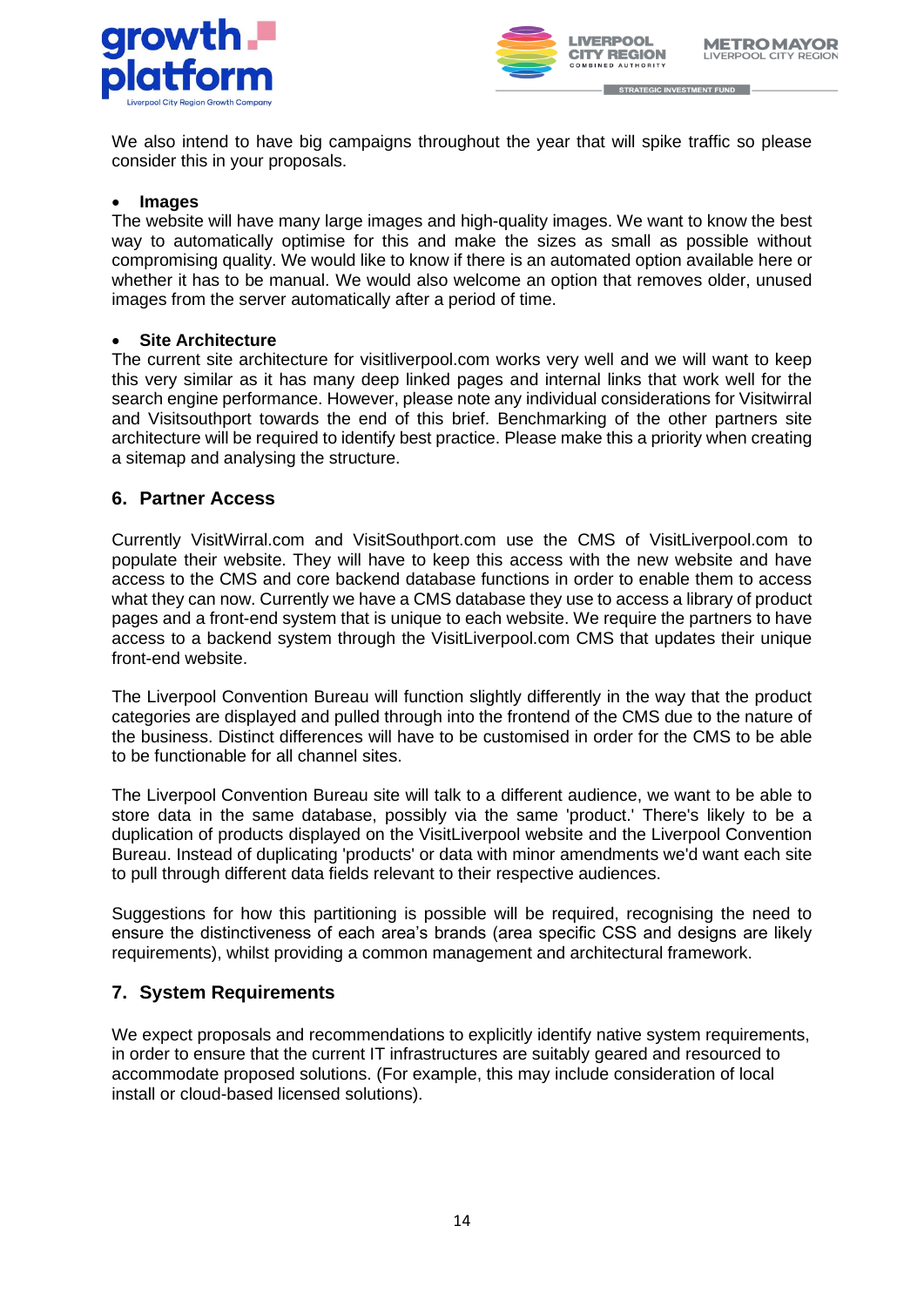



# **8. Current System & Provider Analysis**

The website has many challenges which we would like the new website to either not have or have ready made solutions. The challenges of the current website causes many bottlenecks internally and also restricts the creativity of the team while also increasing inefficiencies.

A few of the challenges which you should consider for the CMS are:

- CMS interface is not intuitive to navigate making it difficult to teach and also source talent that has experience in the systems
- Page templates are limited in functionality and restrictive to amend
- Housekeeping and admin of images and pages on the server is time consuming and a manual process to remove to make space
- Text and header formatting is not consistent
- Image library could be more efficient and options for sizing images

A few of the challenges which you should consider for the backend database are:

- Product stats provided are not in sync with Google Analytics results
- Housekeeping and admin with channel websites is non-existent
- There are old channel websites no longer in use that we are unable to delete

We are looking for a provider who can also confirm and address the following issues:

- Currently we are charged for small changes to templates, with greater flexibility with templates will we no longer incur these costs?
- A clear idea on what incurs extra costs once flexible templates are created
- A clear idea on what SEO costs are involved once a solution for broken links, pages and 301 redirects are solved, is it possible to have bulk redirect functionality
- The challenges, if any, with being able to connect the API to third party softwares
- How can event tracking for on-site user behaviour be implemented without incurring costs

## **9. Project Management**

It is expected the appointed supplier works in close harmony with the Marketing Liverpool, Marketing Southport, Visit Wirral & Growth Platform project team to identify and resolve potential technical or content integration issues and they are familiar with inter-agency cooperation in delivering solutions with 3rd party elements.

Regular reporting, communication and coordination of development actions are led by the supplier and project managed and reported in a risk averse way that provides contingency arrangements and pathways as appropriate to a recognised project management standard (e.g. Prince 2, Agile etc.).

It is anticipated that proposals will include a high-end programme plan and risk register providing a clear pathway for redevelopment.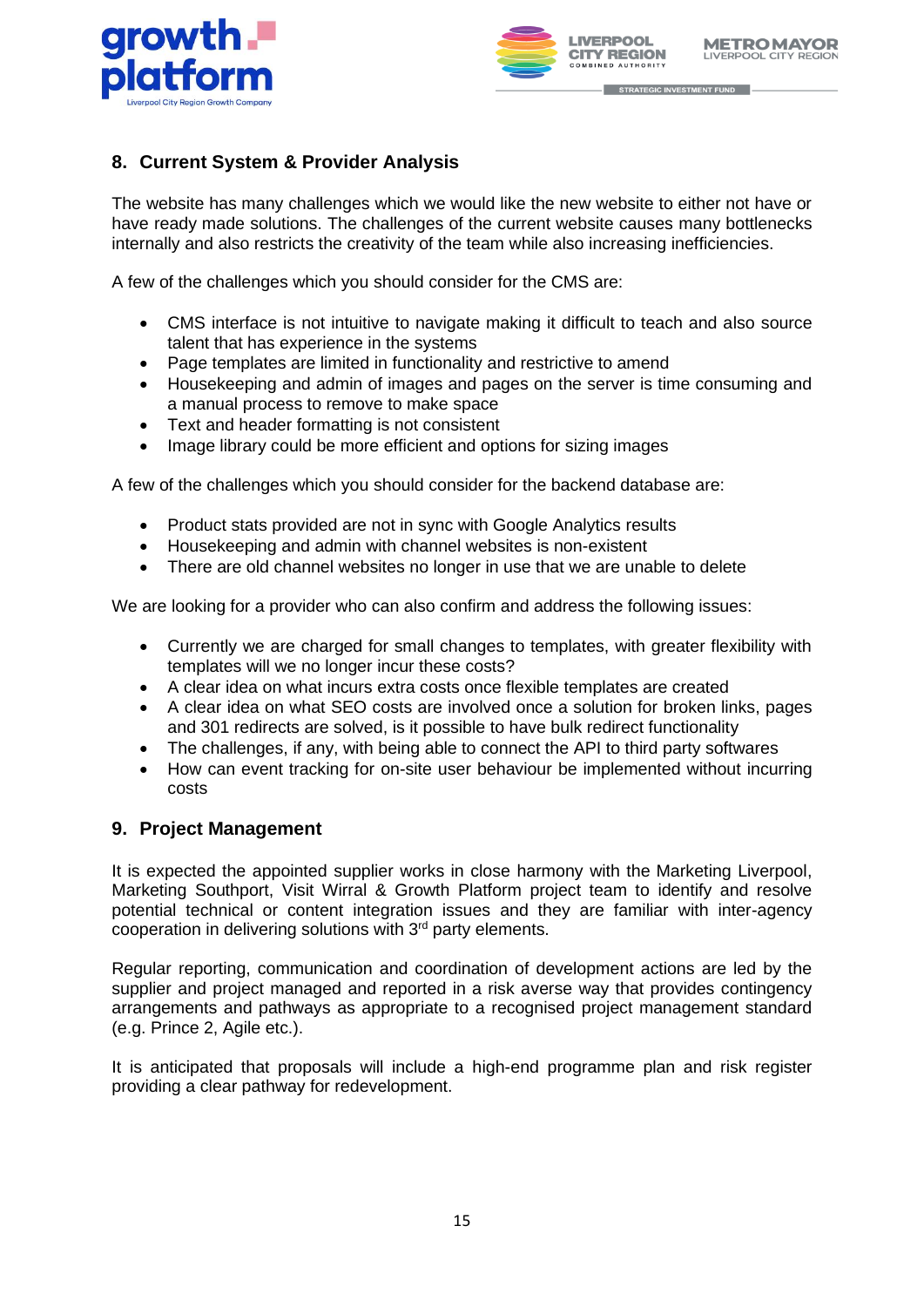



# **10.Hosting & Maintenance**

It is expected that proposals will also provide hosting solutions to ensure the stability and resilience of the site / CMS in terms of load bearing and subsequent site performance, based upon anticipated levels of site usage on an annual basis and notably in peak seasonal and event periods (the number of servers, back up, bandwidth and concurrent site traffic levels are to be factored into the proposed solution). As a guide to traffic, in 2019 the VisitLiverpool.com website received 5.7M pageviews and for peak traffic it received 47k pageviews in 1 day. The hosting solution needs to be acceptable to all parties to meet their individual requirements.

Additional costs for ongoing maintenance should be indicated as a contingency, including any post-deployment support options added to the cost proposal submitted in the response to this specification. This may also include options for higher quality hosting, use of content delivery networks and any other technical speed and security improvements.

We would also like to know if the hosting can be based in the UK and possible to use green/renewable energy with backups secured away from the main servers.

# **11.Validation & Testing**

Proposals should also anticipate user engagement during development. Testing will be commissioned at the beginning to validate the brief and development options, during the course of development (navigation, accessibility, content etc.) and end (UAT) - an iterative process working with a range of identified (priority) user groups based on target segments, (see appendix) including indicative (potentially campaign based) scenarios and mapping the user flows and responsiveness of the site as part of the overall visitor experience. It is anticipated that each stage of testing will include cross browser / OS testing as mandatory.

# **12.Additional Requirements**

## • **Visit Southport**

## **Where we are now**

VisitSouthport.com is the main tourism website for Southport, Sefton and the coast. The Sefton coast spans 22 miles, starting at Crosby through to Southport which is a small coastal town by the sea.

Visit Southport have invested for many years in quality, monthly SEO management which has resulted in a strong performance, in particular, throughout the pandemic. In the first quarter of 2022 alone, the site has outperformed the past 5 years which includes 3 major Google core updates.

Based on the success of our post pandemic marketing campaigns, we are working with our creative, advertising and SEO agency and have established a strong campaign for 2022 which focusses on peak times throughout the year. We have identified that digital platforms are a fundamental part of this campaign and the website continues to be the vital window to our destination.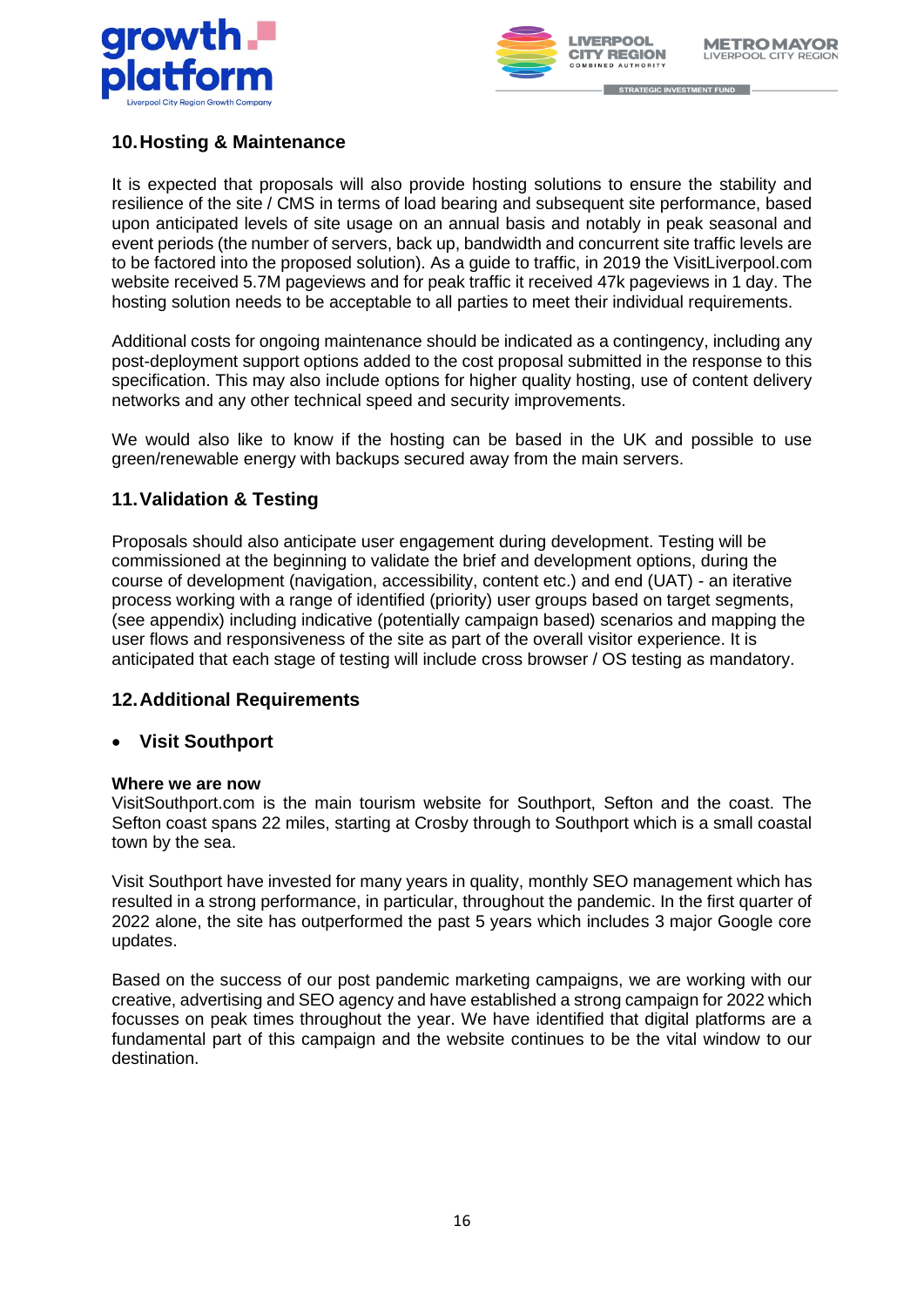



#### **Where we want to be**

VisitSouthport.com is the primary platform of our marketing campaigns which focus on Southport being a year-round destination. The website is a window to the destination and the wider region, and whilst it must complement our other digital channels and support our marketing campaigns, it also must increase our ability to convert users to visitors through experiences.

Our ambition is to create a website that inspires visitors to come to Southport and the wider Liverpool City Region by communicating the attractions, culture, sport, shopping, and visitor experiences. Our marketing campaigns are emotive and experiential, and it is vital our website also compliments this and works alongside the wider Liverpool City Region, giving the user a 360-degree view of Southport to enrich the visitor experience.

#### **Visit Southport Requirements**

- To build a user driven, intuitive, optimised website experience built upon a robust, configurable and flexible CMS
- The ability for the CMS to connect to a dynamic database, CRM and 3rd party applications for improving the customer data experience and monetisation of the website
- An end to end, market facing, and dynamic site focused on discovery of inspirational and emotive experiences and seamless conversions from our marketing campaigns
- To create a website which reflects the Visit Southport brand whilst being functionally developed for optimised SEO, social media and UX
- To provide a CMS that can create channel sites for a business-to-customer audience (Visit Southport/ Southport Air Show) and a business-to-business audience (Meet Southport - Conference) without compromising SEO
- To create a website which editors can easily navigate with in page design and editing control which can host images, media and documents across a range of formats (png, gif, mov, mp4, wmv, pdf etc.)
- Create a CMS to recognise that when a product from the database of the CMS is created to feature on all channel sites, that a canonical form is placed in order to avoid being penalised for duplicate content by the search engines
- A CMS with in-built tools to resize and optimise images
- Ability for CMS API to connect to 3rd Party API connectors i.e. Zapier
- A website optimised for featured snippets and People Also Ask in Google and recommendations on how this schema optimisation can be implemented from the CMS
- The website will also need to take into consideration how alt tags can be automatically populated to images, how to minimize redirects and how certain low traffic pages can be de-indexed
- Integrate ticket platforms with easy navigation back to Visit brands and the opportunity to upsell accommodation/ restaurant bookings for example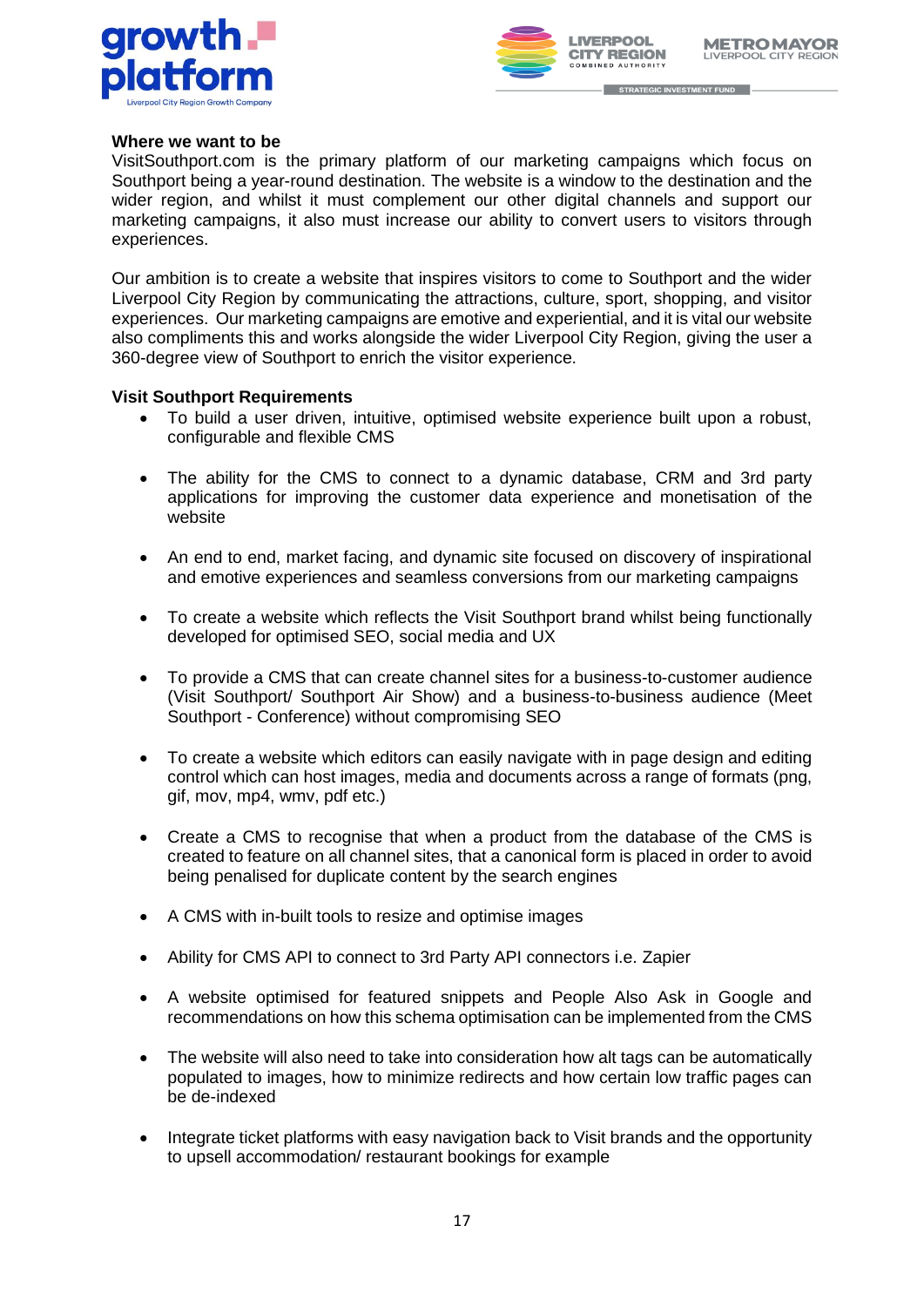



- STRATEGIC INVESTMENT FUND
- Develop an integrated accommodation booking service which offers bespoke availability (the ability to integrate with key events, conferences) and a flexible booking system reflective of the major competitors i.e. Booking.com/ Trip Advisor – offering the same experience whilst including commission models
- A separate CMS system is required but a shared DMS system to allow cross promotion of products but each Visit brand to retain control of their own CMS
- Page load speed needs to be considered especially with high quality images
- **Visit Wirral**

## **Where we are now**

Visitwirral.com is the tourism website for Wirral. The Wirral Peninsula has 50 miles of beautiful rural walks, including a 35-mile circular trail, plus cycle routes and beaches. Wirral also is the ideal place for a golfing break with 14 golf courses to choose from and will once again host The Open Championships in 2023. In 2024 Wirral will be 'Borough of Culture' for the second time and will showcase its cultural offer through events, art and more.

The Visit Wirral website was refreshed in 2019, mainly to incorporate the new branding (#aplacemadeforyou) but there is further work to do and this brief will address this and the needs of the City Region. Unfortunately, the pandemic did have a significant effect on the tourism resource within Wirral Council, including for visitwirral.com, however, through this and working with partners we aim to build this back to enable Wirral to be discovered and rediscovered by visitors once again.

We are currently working internally and with partners to establish new campaign activity for 2022 that will truly welcome visitors back and engage new ones to discover Wirral #aplacemadefordiscovery. The website will be a key call to action as part of this.

#### **Where we want to be**

Similarly, to the other visit sites, Visitwirral.com will be main call to action for our marketing campaigns, which highlight Wirral as a year-round destination. The website should move away from simply being a functional way to find out information about specific aspects of/ or businesses in Wirral but to inspire, engage and convert users to visitors through experiences. Through inspiring and creative content, a clean and easy to use site, and excellent SEO, we want visitwirral.com to be the first place visitors come to find out about what Wirral has to offer. We want them to be so impressed by the user experience that they return to use the site in future and are more likely to take trips here and recommend to others.

The majority of visitors to Wirral are day visitors but with our campaign activity and the new website, we want to encourage many more short breaks. We hope to do this through promoting the range of things to do and unique experiences on this peninsula, as well as complementing the offer of the city and beyond to show how a break in Wirral can be extended further.

## **Visit Wirral Requirements**

- A full width website is needed as it currently has a background that is no longer required (responsive and optimised for all devices)
- Training provided for website administrators, particularly where there is new or altered functionality